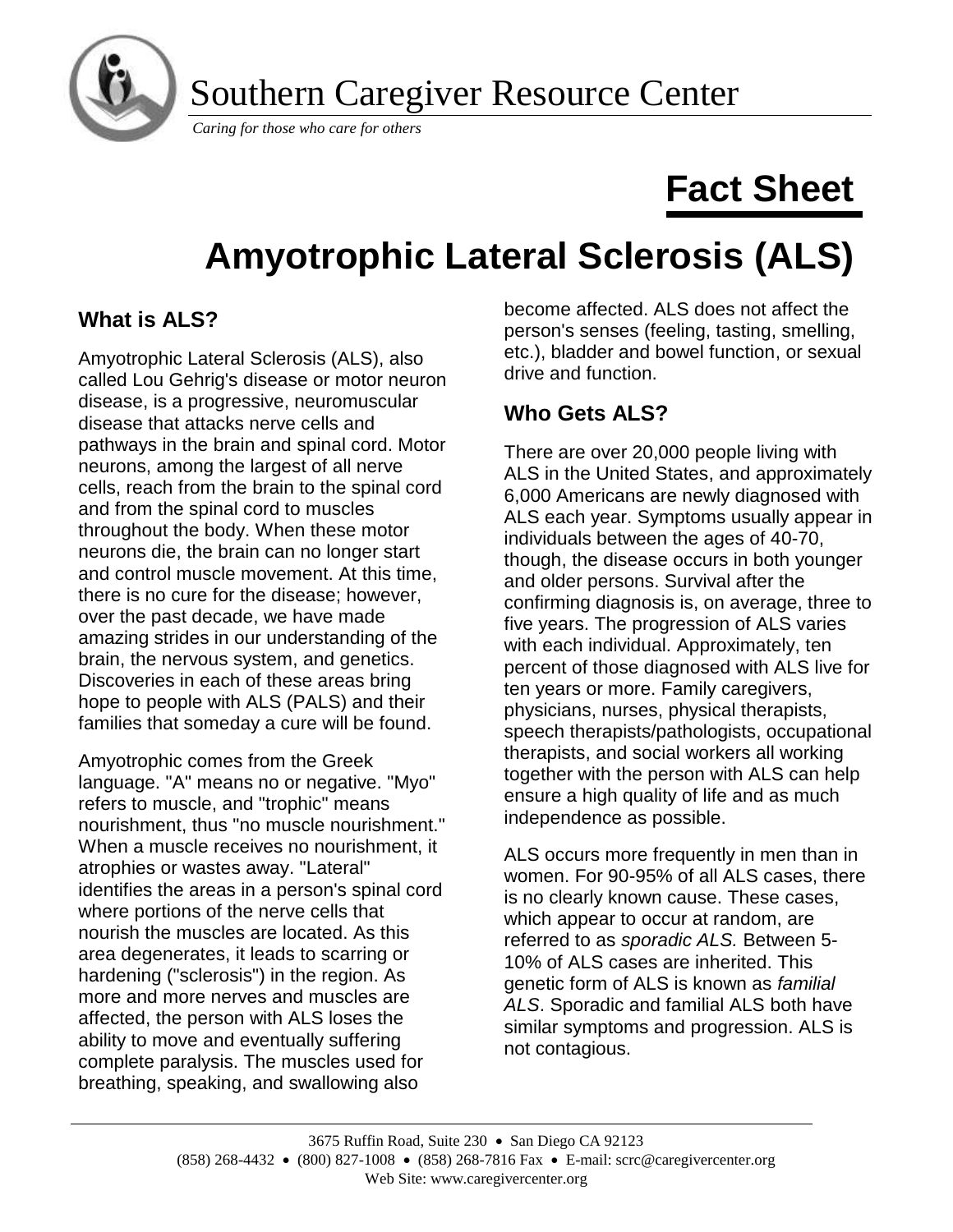# **Symptoms**

Some patients become aware of the onset of the disease when their hands become clumsy, causing difficulty in the performance of tasks like unlocking doors or writing. Others experience weakness in the legs and may trip or stumble. Other people notice they have problems speaking or difficulty swallowing. ALS may be present for some time before any symptoms are noticed. This lack of noticeable symptoms occurs because the remaining functioning nerve cells compensate for the lost or damaged nerve cells. One early symptom is generalized fatigue. As muscle cells deteriorate, patients may experience stiffness, occasional jerking of the arms or legs, or twitching (fasciculations). Often symptoms begin in the hands and feet, then travel inward toward the center of the body. One side is usually more affected than the other. Eventually paralysis may be complete except for the muscles of the eyes.

Some of those affected by ALS may exhibit uncontrollable laughter or crying. This is referred to as *pseudobulbar affect*. Depression can also be a symptom. Some PALS experience *sialorrhea*, drooling. Some PALS experience problems with thinking (which is referred to as *cognitive impairment*), and/or changes in behavior. Less commonly, some of the PALS may develop frontotemporal dementia (FTD), in which there is progressive worsening of behavior, personality and/or language that impairs daily function.

# **Diagnosis**

There is no specific clinical test that can identify ALS. Diagnosis is made by a neurologist through a physical examination, a thorough patient medical history, and neurological testing. Diagnostic testing often includes the nerve conduction study (NCS) and electromyogram (EMG) to test nerves and muscles, CT Scan, or MRI (Magnetic Resonance Imaging) of the brain and/or

spine, and extensive blood work. Sometimes muscle and/or nerve biopsies are performed. The diagnostic process involves ruling out other potential causes of the symptoms the person is exhibiting. Because there is no conclusive test, people may find themselves with a diagnosis of *probable* or *possible* ALS until further identifying symptoms appear.

A diagnosis of ALS can be devastating to both the individual and the family. Anger, denial, fear, and a sense of loss are common reactions. For those who have been through a lengthy diagnosis process and the anguish of not having a diagnosis, finally knowing that they have ALS may actually bring a feeling of relief.

## **Treatment and Management of ALS**

## **The Physician's Role**

The American Academy of Neurology has established guidelines for physicians treating individuals with ALS. These are based upon the following four principles:

- 1. Patient self-determination and autonomy are priorities; however, the way in which care and information are delivered to the person with ALS and/or his or her family should take into account the social, psychological, and cultural background of the family. For example, in some instances the patient may prefer not to know the diagnosis and/or prognosis and the family may appoint someone else as medical decision-maker.
- 2. Physicians should provide the family with information well in advance of the time that decisions will have to be made regarding treatment options. Everyone involved should understand that decisions may change over time.
- 3. Caring for a person with ALS requires a coordinated effort among many people including family caregivers, therapists, nurses, and physicians.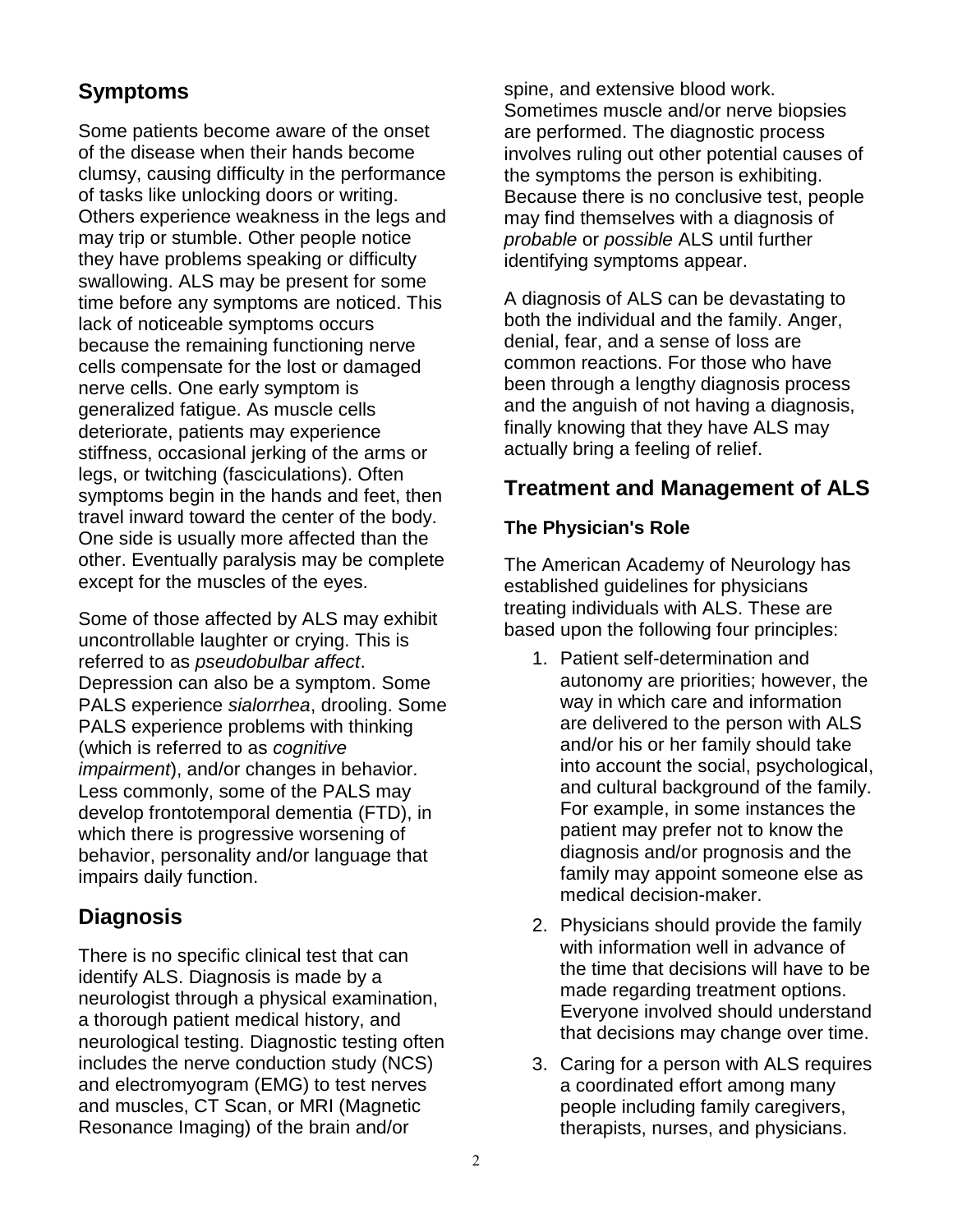The physician should be responsible for ensuring the coordination of care from the time of diagnosis to the last stages of the disease.

4. A Living Will (Advance Directives, Power of Attorney for Healthcare) defining the treatment preferences of the person with ALS can be an excellent tool for communication among the person with ALS, the family, and the medical care team. However, this document should be reviewed every six months to reflect possible changes in preferences. This can often be a difficult topic, and the physician should help by offering the family a chance to talk about it and to review it. In preparation, the physician should provide the family with information about the terminal phases of the disease.

Helping people with ALS and their families requires empathy and sensitivity on the part of everyone involved.

## **Drug Treatment**

In 1995, the FDA approved riluzole (Rilutek), which was the first drug for the treatment of ALS. C Riluzole is a medication that is taken by mouth (i.e., a pill). Clinical trials of riluzole showed that the drug had a modest effect (2-3 months) on slowing the progression of ALS.

In 2017, the FDA approved a second drug for treatment of ALS: edaravone (Radicava). Edaravone is a medication that is given intravenously (i.e. infused into a vein). A small clinical trial showed that edaravone slowed the decline of daily function in a limited group of PALS who were in the early stages of ALS. However, in a clinical trial involving a larger group of PALS, the drug did not show benefit compared to placebo.

While there is no cure for ALS, researchers continue to conduct clinical trials of potential new treatments for ALS. People with ALS

(PALS) may want to discuss with their physicians the option of participating in a clinical trial. Depression, uncontrollable laughing/crying, cramps, insomnia, spasticity, and drooling can be treated with medications and should be brought to the attention of the physician.

## **Living with ALS**

While it is true that there is no cure for ALS, much can be done to help the person live with the disease. Treatment aimed at relieving symptoms can be very effective. Generally, people with ALS should continue their usual daily activities, stopping before they become fatigued. They should be encouraged to set their own limits of exertion and to plan how they will use their energy and strength. The physician will probably suggest exercises, including breathing exercises, to strengthen unaffected or less-affected muscles. These exercises are not vigorous or tiring, but are intended to help maintain mobility and prevent joint stiffness and muscle contracture.

There are a wide variety of assistive devices for enhancing the quality of life for the person with ALS:

## **Mobility**

By working with physical and occupational therapists, PALS and their caregivers can identify appropriate devices to help maximize independence and reduce caregiver strain as changes in mobility occur. Braces, canes, and walkers can help PALS maintain independent mobility for as long as possible. As the disease progresses, wheelchairs, lifts, and other special equipment can enable PALS and their caregivers to work as a team to keep the person with ALS connected to the world around them and to ensure appropriate care.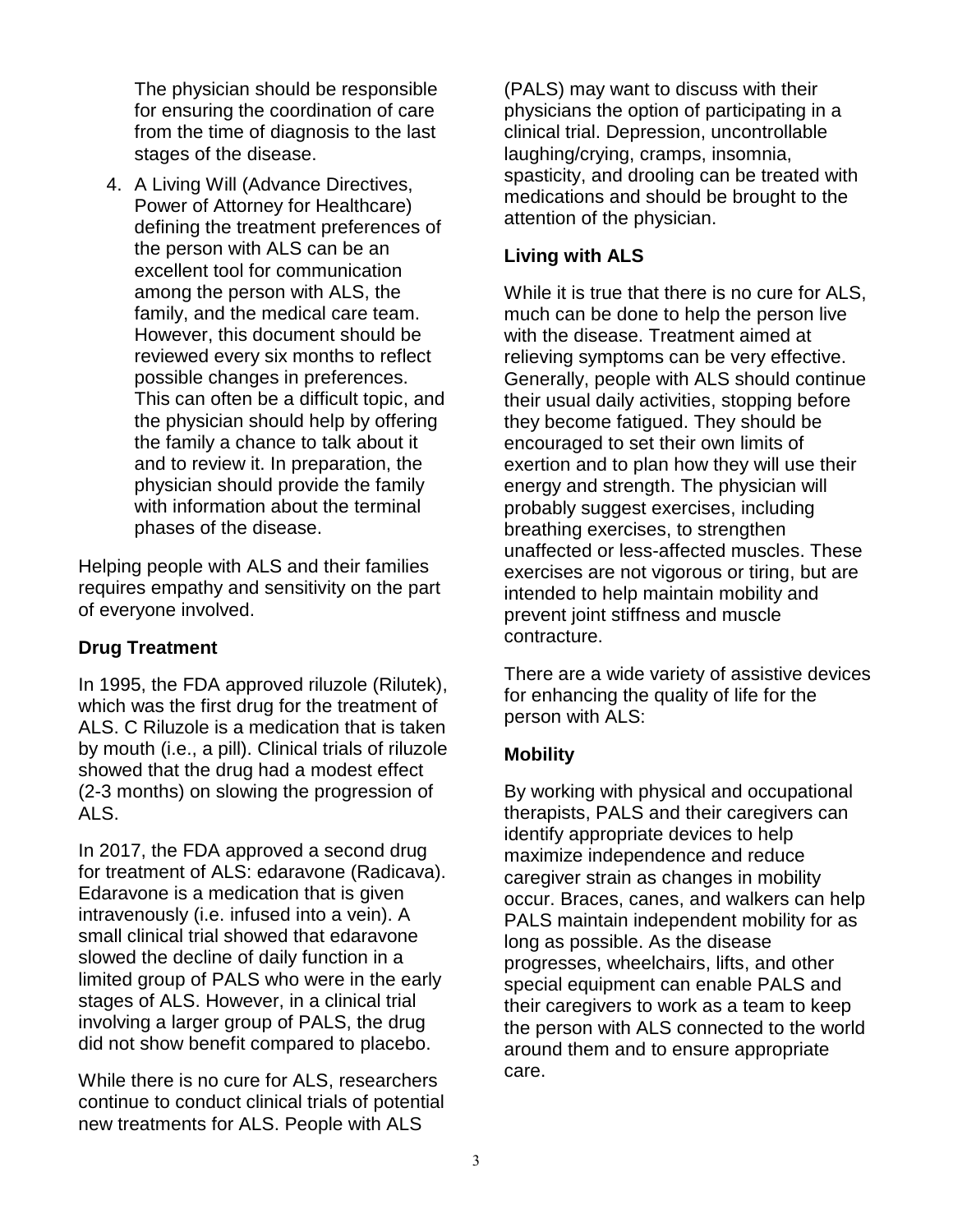#### **Communication**

A speech therapist can help PALS maintain their speaking ability for as long as possible; however, the loss of speech does not mean the loss of the ability to communicate. Assistive communication devices, from simple boards to sophisticated electronic devices and computer applications permit communication even into the latest stages of ALS. Rapid advances in technology have resulted in products that dramatically increase the independence of people with very limited mobility allowing them to "speak," operate lights and other controls, and remain contributing members of their families and communities. Medicare may cover some communication devices.

#### **Breathing**

As muscles weaken, breathing becomes more difficult and less effective in the person with ALS. Individuals may find that they have problems sleeping, wake up feeling tired, or wake up with a headache. Several options exist for individuals whose breathing becomes inadequate.

- Several noninvasive options to help breathing exist. One of the most frequently used is called a BiPAP (biphasic positive airway pressure). The person with ALS wears a mask over his or her nose at night connected to the BiPAP, which helps increase the flow of air into and out of the lungs.
- When the person requires more help breathing than can be offered with any of the noninvasive methods, a permanent ventilator can be used. The ventilator then does the person's breathing for him or her. This option can prolong the life of a person with ALS, but it increases the need for care and the cost of care. The willingness and availability of caregivers can impact this decision.

Deciding whether or not to use the various types of assistive breathing devices will be one of the hardest decisions PALS and their families need to make. Preferences regarding breathing support should be discussed with the physician and included in the Advanced Directives.

#### **Nutrition**

It is important for people with ALS to receive proper nutrition and to maintain a normal weight. As problems with swallowing develop, food can be processed to make it easier to swallow. A nutritionist or registered dietitian and speech therapist or speech pathologist can help develop strategies to ensure that the person is receiving enough nutrients, calories, and fluids. If the person is not getting enough food or if choking and food inhalation become a problem, he or she may want to consider a feeding tube. The tube, referred to as a PEG, is surgically inserted into the person's stomach. Food goes through the tube and enters the stomach directly. This can be another very difficult decision for PALS and their families. Preferences regarding the placement of a PEG should be discussed before the need arises and included in the Advanced Directives. As with all treatment decisions, they should be reviewed periodically.

Gathering the appropriate resources to meet the challenges of ALS can be financially difficult for many families. Both the Amyotrophic Lateral Sclerosis Association (ALSA) and the Muscular Dystrophy Association (MDA) have programs through which people with ALS can borrow assistive devices and equipment that they might otherwise not be able to afford.

#### **Reaching Out**

It is important that the person with ALS and his or her primary caregiver get the information and the support they need. Financial, emotional, and caregiving challenges can take their toll on PALS and their caregivers. Preparing for upcoming